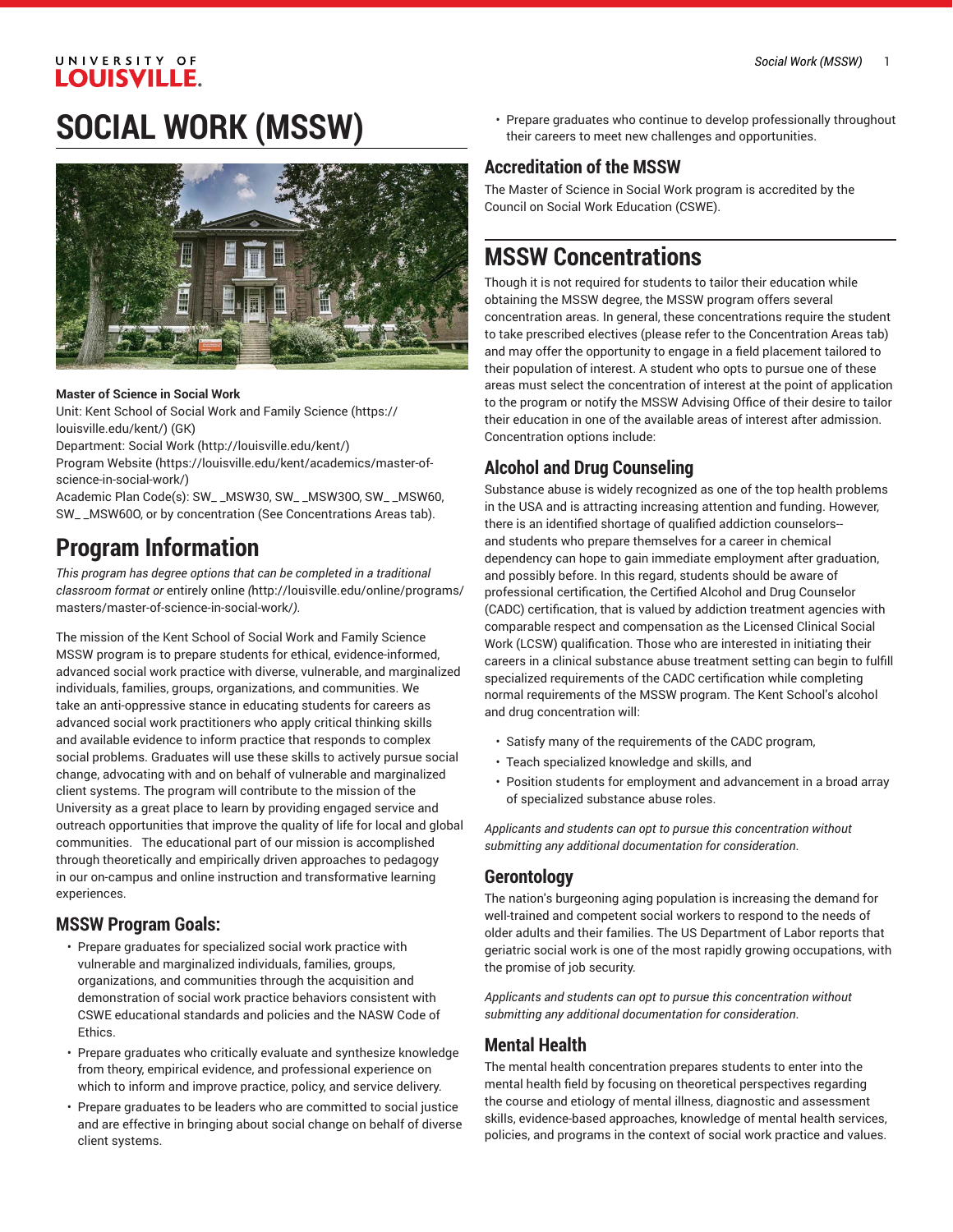*Applicants and students can opt to pursue this concentration without submitting any additional documentation for consideration*.

# **Military Social Work**

The military social work concentration is designed to prepare students to provide services to persons who have served or are serving in the military and their families. The concentration focuses on theoretical perspectives and policy implications concerning problems facing service members and their families as well as programs and application of interventions to ameliorate them. It is recognized that those seeking assistance from problems associated with military service may be seen in a myriad of programs both inside and outside the frame of the more traditionally recognized military service delivery systems.

*Applicants and students can opt to pursue this concentration without submitting any additional documentation for consideration*.

# **Psychosocial Oncology**

In addition to The Kent School of Social Work offers the first concentration in psychosocial oncology in the nation. The high rate of cancer on local, national, and global levels and the potential shortage of oncology social workers are creating the demand for skilled practitioners. Responding to the growing need for social workers who are trained in cancer care, this program will prepare students with the knowledge and skills for meeting the psychosocial health needs of persons with cancer and their families. Students will learn how to apply skills such as assessment, counseling, palliative care, program planning, and evaluation in cancer care settings. Our students work in a variety of health settings in the full range of care for cancer patients. *This concentration requires an approved specialized practicum placement. Therefore, applicants and students must submit additional documentation (please refer to the Admissions tab) and receive approval to pursue the concentration*.

# **School Social Work—available to KY residents only**

MSSW students who want to practice social work in a school setting will complete the requirements to meet the criteria for the school social work certification in Kentucky. Students who select this concentration learn how to help children and families overcome barriers to learning through home intervention. Those who complete the specialization meet the Kentucky Council on Teacher Education's requirements for certification as a school social worker. *This concentration requires an approved specialized practicum placement. Therefore, applicants and students must submit additional documentation (please refer to the Admissions tab) and receive approval to pursue the concentration*.

# **MSSW Dual Degree Programs—** *not available to exclusively online students*

The Kent School also offers joint degrees with the Couple and Family Therapy Program (MSSW/MS CFT), the Brandeis School of Law at the University of Louisville (MSSW/JD), the Louisville Presbyterian Seminary (MSSW/MDiv), the Department of Pan-African Studies at the University of Louisville (MSSW/MA), the Department of Women's, Gender and Sexuality Studies at the University of Louisville (MSSW/MA), and the Department of Philosophy/Healthcare Ethics (MSSW/MA). Applications must be submitted independently to each academic unit/institution. In general, these programs require that the student take additional coursework, take the three MSSW electives in the other degree program and take a targeted specialized practicum that has the focus of and is approved by the other degree program.

For more complete descriptions of these programs, please refer to the prospective students link at the Kent School [website](http://www.louisville.edu/kent/) ([http://](http://www.louisville.edu/kent/) [www.louisville.edu/kent/](http://www.louisville.edu/kent/)).

# **MSSW/MS in Couple and Family Therapy**

The dual MSSW/MS CFT degree program allows students to complete coursework accredited to educate and prepare future licensed professionals in both Social Work and Couple and Family [Therapy](https://louisville.edu/kent/academics/couple-and-family-therapy/) [\(https://louisville.edu/kent/academics/couple-and-family-therapy/](https://louisville.edu/kent/academics/couple-and-family-therapy/)) (formerly Marriage and Family Therapy). This dual degree program within the Kent School of Social Work and Family Science is dedicated to developing professionals in CFT (MFT) and master's-level Social Work to work with at-risk individuals & families within their community contexts.

# **MSSW/Master in Divinity**

The dual MSSW/MDiv program recognizes the value of professional education in two interrelated fields and encourages students who have an interest in both ministry and social work to pursue these degrees simultaneously. A student may enter the dual degree program from social work or theology.

# **MSSW/Juris Doctor**

The dual MSSW/JD program recognizes the value of interdisciplinary study and encourages students having an interest in both social work and law to pursue these degrees simultaneously. Social workers and lawyers often seek to address identical or related societal concerns, albeit from different perspectives; understanding both disciplines enhances one's effectiveness in both professional capacities. Law courses strengthen the social worker's understanding of legal doctrine and structures that have an impact on social institutions and human conditions; social work courses help lawyers to better understand human behavior, conflict resolution, and social welfare institutions.

# **MSSW/MA in Pan-African Studies**

The dual MSSW/MA in Pan-African studies program recognizes the value of professional education in two interrelated fields and encourages students who have an interest in both Pan-African Studies and Social Work to pursue these degrees simultaneously. Social workers and Pan-African studies scholars often seek to address identical or related societal concerns, albeit from different perspectives; understanding both disciplines enhances one's effectiveness in both the analysis of and engagement with contemporary social and cultural issues. Pan-African Studies courses strengthen the social worker's understanding of the historical foundations for policies and structures that have an impact on social institutions and human conditions; social work courses help Pan-African scholars or activists to better understand human behavior, conflict resolution and social welfare institutions. A Pan-African Studies and Social Work combination provides the tools of social change for a historic problem of racial injustice.

# **MSSW/MA in Women's, Gender and Sexuality Studies**

The dual MSSW/MA in Women's, Gender and Sexuality program recognizes the value of professional education in two interrelated fields and encourages students who have an interest in both Women's, Gender and Sexuality and Social Work to pursue these degrees simultaneously. Social workers and Women, Gender, and Sexuality scholars often seek to address identical or related societal concerns, albeit from different perspectives; understanding both disciplines enhances one's effectiveness in both the analysis of and engagement with contemporary social and cultural issues. Women's, Gender and Sexuality courses strengthen the social worker's understanding of the historical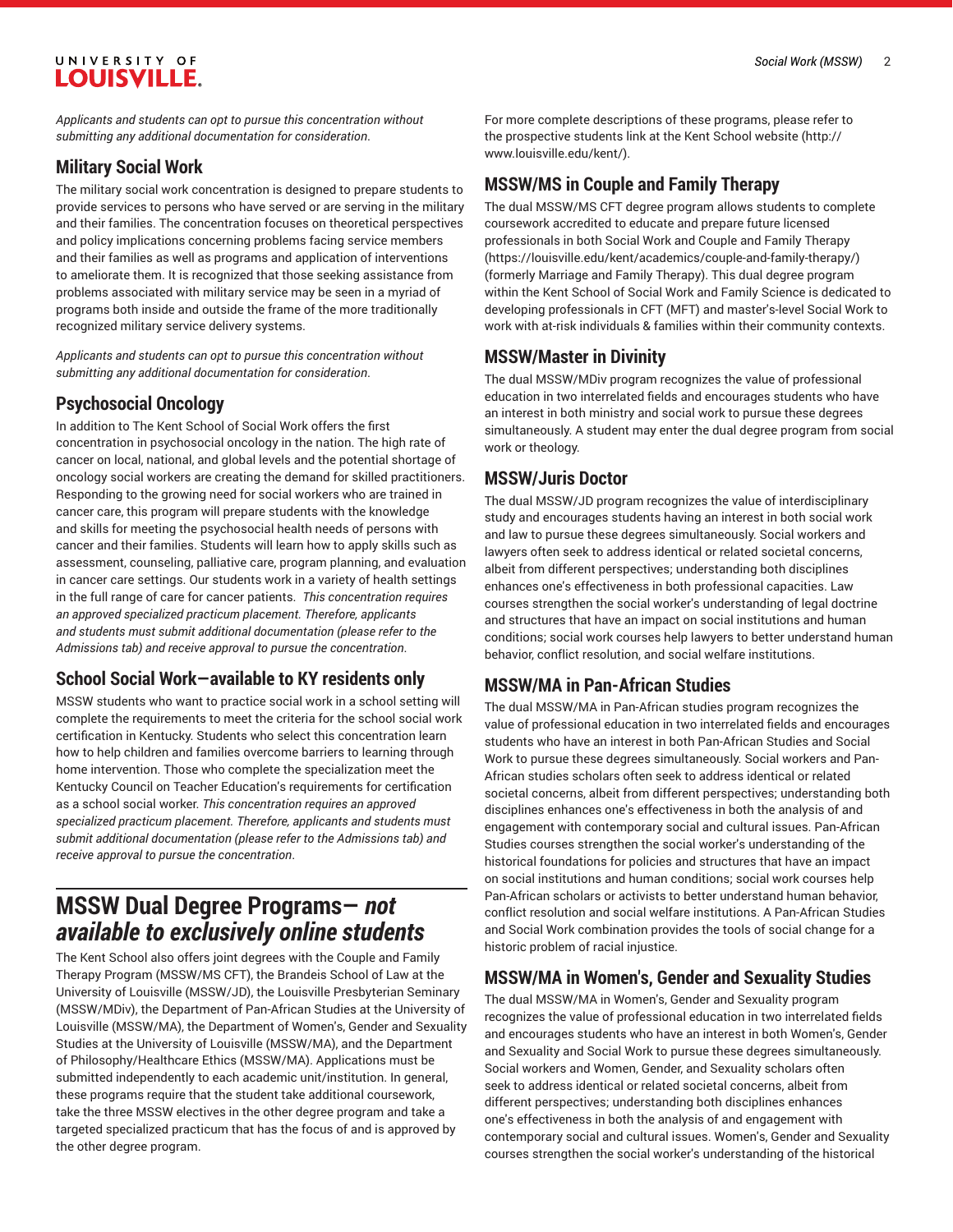foundations for policies and structures that have an impact on social institutions and human conditions; social work courses help Women's, Gender, and Sexuality scholars or activists to better understand human behavior, conflict resolution, and social welfare institutions. A Women's, Gender and Sexuality and Social Work combination provides the tools of social change for a historic problem of gender inequality and injustice.

### **MSSW/MA in Interdisciplinary Studies, concentration in Healthcare Ethics**

The dual MSSW/MA in Interdisciplinary Studies, concentration in Healthcare Ethics degree program focuses on providing our social work graduates a contextual experience within the interdisciplinary fields that comprise bioethics in addition to the development of social work skills. Bioethics is an inherently interdisciplinary field, located principally at the intersection of philosophy, the law, and the health care professions, such as clinical medicine and nursing, but drawing as well from social science disciplines as diverse as sociology, clinical psychology, and social work. In addition to any career options presented by the MSSW, degree holders may then participate in hospital ethics committees, teach medical ethics and humanities, or be prepared for future doctoral-level work in medical ethics and humanities.

# **MSSW Admission Requirements**

Admission to the Kent School of Social Work and Family Science MSSW program is competitive. The selection process includes an evaluation of each applicant's demonstrated and potential abilities as a student, practitioner, and leader in the social work field. Applicants should utilize the MSSW Application Checklist to ensure that all application requirements and relevant deadlines are met which can be found on the MSSW [Admissions](http://www.louisville.edu/kent/) page of Kent's website [\(http://www.louisville.edu/](http://www.louisville.edu/kent/) [kent/\)](http://www.louisville.edu/kent/). Attending an MSSW prospective student session is beneficial and will likely assist applicants in strengthening their application. Please consult the Kent School website for a list of scheduled prospective student sessions.

An undergraduate GPA of 3.0 is recommended for consideration to the MSSW program.

Applicants to the MSSW program must meet the following requirements:

- A bachelor's degree from a regionally accredited institution of higher learning
- A minimum of 27 credit hours in the social sciences, i.e., communications (six (6) credit hours), natural sciences (three (3) credit hours), humanities (nine (9) credit hours), and social sciences (nine (9) credit hours)

The application file is complete when all of the following are received by the Graduate School:

- **Graduate Admission Application**. [Application](http://louisville.edu/graduate/apply/) forms are available [online](http://louisville.edu/graduate/apply/) (<http://louisville.edu/graduate/apply/>) and there is a nonrefundable application processing fee. It is suggested that you apply online and pay your application with a credit card.
- **Official academic transcripts** are required from every college/ university attended, including those at which students were enrolled for academic credit as a non-degree student and/or credits that transferred to another college. All transcripts must bear the official seal and signature of the institution attended. Official electronic transcripts are also accepted and encouraged. UofL transcripts for University of Louisville graduates will be provided automatically, with

no request needed. All other transcripts must be sent directly from the Registrar or appropriate officer of each institution. Paper official transcripts should be sent directly to:

> **Graduate School** University of Louisville Houchens Building, Suite 105 Louisville, KY 40202

- **Two (2) Recommendation Forms.** List email addresses of two (2) recommenders in the "Recommendation" section of the [Online](http://louisville.edu/graduate/apply/) [Graduate Application](http://louisville.edu/graduate/apply/) ([http://louisville.edu/graduate/apply/\)](http://louisville.edu/graduate/apply/). Recommendation forms are automatically emailed after the recommender's information is entered and the send to recommender button is clicked.
	- One recommendation must be from a former professor. Applicants who have not been enrolled in classes within the past two (2) years must substitute a professional reference. Please direct all questions pertaining to acceptable recommenders to [msswkent@louisville.edu](mailto:msswkent@louisville.edu).
	- Personal recommendations are not accepted. These include relatives, co-workers, friends, mentors, personal therapists, clergy, advisors, etc.
	- The Kent School of Social Work and Family Science reserves the right to request additional supportive material from persons acquainted with the applicant's academic or practice capabilities if deemed necessary.
	- *Advanced Standing Applicants Only***:** Applicants who wish to be considered for the 30 credit hour, Advanced Standing program must submit their BSW Final Practicum Field Evaluation (or a fall final evaluation if currently in a BSW program) and two letters of recommendation. Applicants who obtained a BSW within the last seven years from an undergraduate social work program accredited or in candidacy by CSWE may be eligible to apply to the Advanced Standing, 30 credit hour program. There is a preferred, though not required, cumulative GPA of 3.00 and a social work GPA of 3.25.
- **Resume.** Please include current/past employment as well as volunteer and service roles served. This document can be uploaded in the "Upload Materials" section of the [Online Graduate](http://louisville.edu/graduate/apply/) [Application](http://louisville.edu/graduate/apply/) ([http://louisville.edu/graduate/apply/\)](http://louisville.edu/graduate/apply/) or emailed to [gradadm@louisville.edu](mailto:gradadm@louisville.edu) after you have submitted the online application.
- **Admission Essay.** Under the "**Education and or Life Experiences Responses**" section of the [Online Graduate Application](http://louisville.edu/graduate/apply/) [\(http://](http://louisville.edu/graduate/apply/) [louisville.edu/graduate/apply/\)](http://louisville.edu/graduate/apply/) applicants must respond to the "**Leadership**" and "**Resilience and Adaptability**" prompts. Each response should be 300 words or less and fully address each prompt. Applicants should consider and address their values as it relates to their participation in academics, community, and professional social work. Responses should reflect graduate-level writing skills.
	- Additionally, all degree-seeking applicants at the university are required to submit a response of up to 300 words in response to the "**Diversity Statement**" section of the [Online Graduate](http://louisville.edu/graduate/apply/) [Application](http://louisville.edu/graduate/apply/) ([http://louisville.edu/graduate/apply/\)](http://louisville.edu/graduate/apply/). The response should reflect graduate-level writing skills.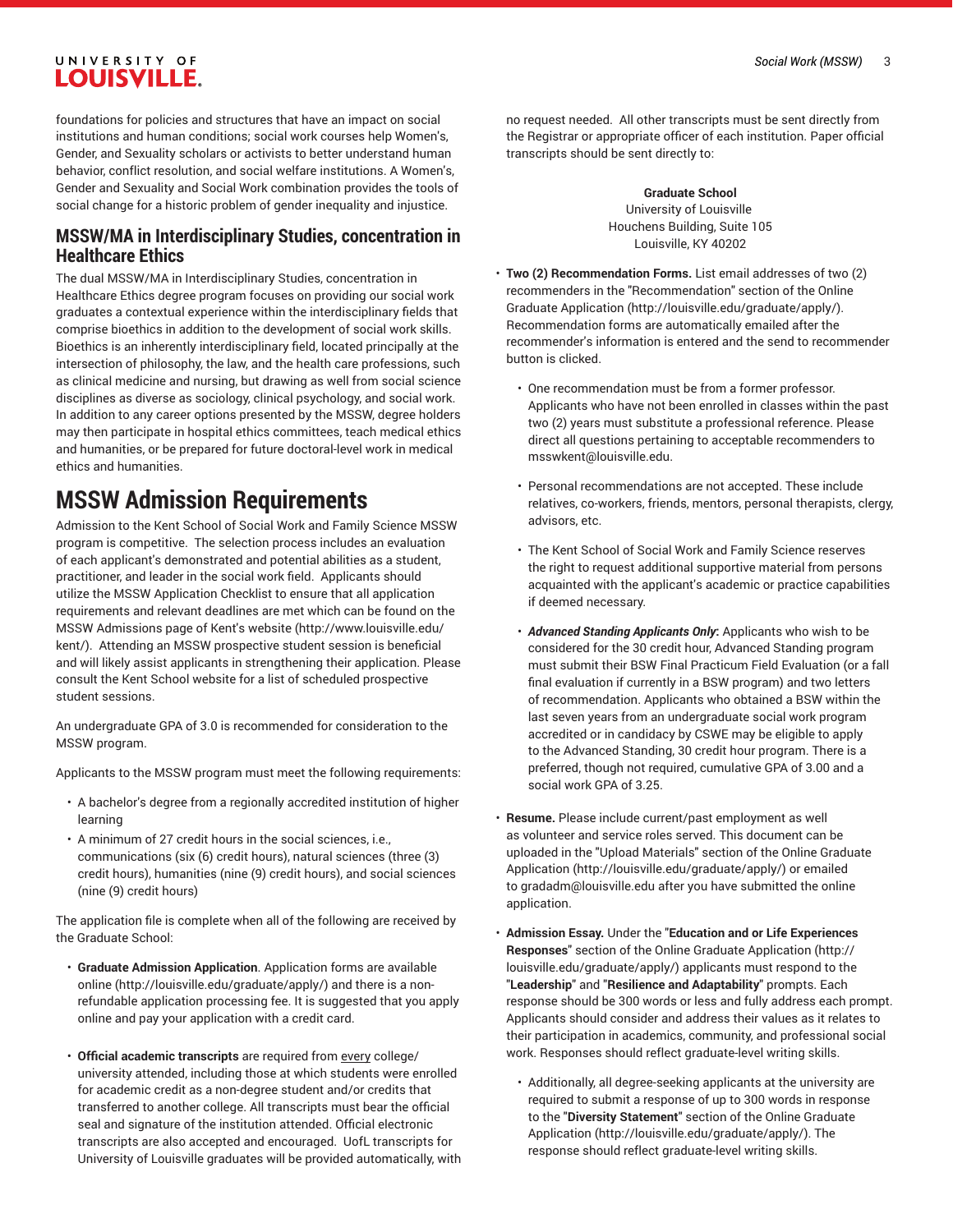- Applicants who decide to pursue the School Social Work or Psychosocial Oncology concentration must submit an additional essay of up to 3 pages detailing their interest in the concentration, past experience, need for professional development, and how the area will further their educational goals at the time of application.
- **Addendum to Admission Essay:** *Required for applicants with incoming GPA under 3.0.* Provide an addendum to your essay discussing gaps, deficiencies in your academic record, or an explanation of any previous academic review. Include planned strategies for maintaining the required 3.0 GPA in Graduate School.

# **Special Advanced Standing Admissions for Kent School BSW Seniors and Graduates**

University of Louisville BSW students may be eligible for special Advanced Standing admission to the MSSW program by providing only one letter of recommendation from a BSW professor, a copy of their BSW Final or Fall Practicum Evaluation (current BSW seniors will have their evaluations provided for them automatically) in addition to the other application requirements. University of Louisville transcripts will be provided automatically. For more information, contact [msswkent@louisville.edu](mailto:msswkent@louisville.edu) or visit the Kent School's [Admission](https://louisville.edu/kent/) [page \(https://louisville.edu/kent/\)](https://louisville.edu/kent/). The Admissions Committee may request additional admissions materials prior to admitting if necessary. If interested in the School Social Work or Psychosocial Oncology concentration, the additional essay must be submitted by the priority deadline.

### **Special Advanced Standing Admissions for Historically Black College and University BSW Seniors and Graduates**

Through the Kent School's "HBCU Cardinal Express to Success" admissions program, social work undergraduates from accredited HBCU institutions may qualify for special Advanced Standing admission by providing only one letter of recommendation from a BSW professor, official transcripts from all colleges and universities attended, a copy of their BSW Final Practicum Evaluation (or a fall final evaluation if currently in a BSW program), in addition to the other application requirements. For more information, contact [hbcucard@louisville.edu](mailto:hbcucard@louisville.edu) or visit the Kent School's [Admission](https://louisville.edu/kent/) page [\(https://louisville.edu/kent/](https://louisville.edu/kent/)). The Admissions Committee may request additional admissions materials prior to admitting if necessary. If interested in the School Social Work or Psychosocial Oncology concentration, the additional essay must be submitted by the priority deadline.

# **Concentrations**

If an applicant desires to pursue the School Social Work or Psychosocial Oncology concentration the applicant must submit an additional essay up to 3 pages detailing their interest in the concentration, past experience, need for professional development, and how the area will further their educational goals.

Applicants interested in concentrating in Alcohol & Drug Counseling, Gerontology, Mental Health, or Military Social Work can select their area of interest at the time of application without submitting any additional application material.

- **Advance Standing 30 credit hour applicants:** Must select a concentration at the time of application to tailor their education in their area of interest.
- **Regular 60 credit hour applicants:** Have the option to select a concentration at the time of application. However, 60 credit hour applicants admitted to the program can contact the Advising Office to pursue a concentration up until their remaining 30 credit hours in the program

# **Dual Degrees**

If you wish to be considered for any of the dual degree programs, you must also complete the other unit's application process. Students accepted into the Online MSSW program are not eligible for dual degrees, though they may be able to take *some* MSSW courses online.

# **International students**

All MSSW candidates who completed their undergraduate degrees outside of the US are required to have their transcripts evaluated by the credential services World Education Services at [wes.org](http://www.wes.org) [\(http://](http://www.wes.org) [www.wes.org\)](http://www.wes.org) or Educational Credential Evaluators at [ece.org](http://www.ece.org) ([http://](http://www.ece.org) [www.ece.org\)](http://www.ece.org) Any candidate may be required to participate in a brief telephone interview as part of the admissions process. Candidates who are required to complete an I-20 form should note that they will be placed in a practicum program as part of their education. Admitted students to the on-campus program should contact UofL's International Center to determine if any other immigration documentation is necessary to begin practicum at [louisville.edu/internationalcenter](http://louisville.edu/internationalcenter/) [\(http://louisville.edu/](http://louisville.edu/internationalcenter/) [internationalcenter/\)](http://louisville.edu/internationalcenter/).

ALL candidates for whom English is not their primary language must:

- show English proficiency by demonstration of a specified level of proficiency on the TOEFL exam, IELTS **or** Duolingo examination or by providing an official transcript from an acceptable English language institution
- Minimum TOEFL scores: 213 on the computer-based TOEFL or a score of 79-80 on Internet-based TOEFL is required. More information on TOEFL at [www.ets.org/toefl \(http://www.ets.org/toefl/](http://www.ets.org/toefl/)).
- Minimum IELTS score: 6.5 for more information review [www.ielts.org](https://www.ielts.org/) [\(https://www.ielts.org/\)](https://www.ielts.org/)
- Duolingo score of 105 for more information review [englishtest.duolingo.com/applicants](https://nam11.safelinks.protection.outlook.com/?url=http%3A%2F%2Fenglishtest.duolingo.com%2Fapplicants&data=04%7C01%7Ccheryl.schroader%40louisville.edu%7C0baa30a62e8345914a7c08d9faf80847%7Cdd246e4a54344e158ae391ad9797b209%7C0%7C0%7C637816765462146305%7CUnknown%7CTWFpbGZsb3d8eyJWIjoiMC4wLjAwMDAiLCJQIjoiV2luMzIiLCJBTiI6Ik1haWwiLCJXVCI6Mn0%3D%7C3000&sdata=touQ%2Brap6mVG4VBHkhRok5SfbyjKROnFk0yseS6cIh8%3D&reserved=0) [\(https://nam11.safelinks.protection.outlook.com/?](https://nam11.safelinks.protection.outlook.com/?url=http%3A%2F%2Fenglishtest.duolingo.com%2Fapplicants&data=04%7C01%7Ccheryl.schroader%40louisville.edu%7C0baa30a62e8345914a7c08d9faf80847%7Cdd246e4a54344e158ae391ad9797b209%7C0%7C0%7C637816765462146305%7CUnknown%7CTWFpbGZsb3d8eyJWIjoiMC4wLjAwMDAiLCJQIjoiV2luMzIiLCJBTiI6Ik1haWwiLCJXVCI6Mn0%3D%7C3000&sdata=touQ%2Brap6mVG4VBHkhRok5SfbyjKROnFk0yseS6cIh8%3D&reserved=0) [url=http%3A%2F%2Fenglishtest.duolingo.com](https://nam11.safelinks.protection.outlook.com/?url=http%3A%2F%2Fenglishtest.duolingo.com%2Fapplicants&data=04%7C01%7Ccheryl.schroader%40louisville.edu%7C0baa30a62e8345914a7c08d9faf80847%7Cdd246e4a54344e158ae391ad9797b209%7C0%7C0%7C637816765462146305%7CUnknown%7CTWFpbGZsb3d8eyJWIjoiMC4wLjAwMDAiLCJQIjoiV2luMzIiLCJBTiI6Ik1haWwiLCJXVCI6Mn0%3D%7C3000&sdata=touQ%2Brap6mVG4VBHkhRok5SfbyjKROnFk0yseS6cIh8%3D&reserved=0) [%2Fapplicants&data=04%7C01%7Ccheryl.schroader%40louisville.edu](https://nam11.safelinks.protection.outlook.com/?url=http%3A%2F%2Fenglishtest.duolingo.com%2Fapplicants&data=04%7C01%7Ccheryl.schroader%40louisville.edu%7C0baa30a62e8345914a7c08d9faf80847%7Cdd246e4a54344e158ae391ad9797b209%7C0%7C0%7C637816765462146305%7CUnknown%7CTWFpbGZsb3d8eyJWIjoiMC4wLjAwMDAiLCJQIjoiV2luMzIiLCJBTiI6Ik1haWwiLCJXVCI6Mn0%3D%7C3000&sdata=touQ%2Brap6mVG4VBHkhRok5SfbyjKROnFk0yseS6cIh8%3D&reserved=0) %7C0baa30a62e8345914a7c08d9faf80847%7Cdd246e4a54344e158ae391ad97 %7CTWFpbGZsb3d8eyJWIjoiMC4wLjAwMDAiLCJQIjoiV2luMzIiLCJBTiI6Ik1haWv [%7C3000&sdata=touQ](https://nam11.safelinks.protection.outlook.com/?url=http%3A%2F%2Fenglishtest.duolingo.com%2Fapplicants&data=04%7C01%7Ccheryl.schroader%40louisville.edu%7C0baa30a62e8345914a7c08d9faf80847%7Cdd246e4a54344e158ae391ad9797b209%7C0%7C0%7C637816765462146305%7CUnknown%7CTWFpbGZsb3d8eyJWIjoiMC4wLjAwMDAiLCJQIjoiV2luMzIiLCJBTiI6Ik1haWwiLCJXVCI6Mn0%3D%7C3000&sdata=touQ%2Brap6mVG4VBHkhRok5SfbyjKROnFk0yseS6cIh8%3D&reserved=0)

[%2Brap6mVG4VBHkhRok5SfbyjKROnFk0yseS6cIh8%3D&reserved=0\)](https://nam11.safelinks.protection.outlook.com/?url=http%3A%2F%2Fenglishtest.duolingo.com%2Fapplicants&data=04%7C01%7Ccheryl.schroader%40louisville.edu%7C0baa30a62e8345914a7c08d9faf80847%7Cdd246e4a54344e158ae391ad9797b209%7C0%7C0%7C637816765462146305%7CUnknown%7CTWFpbGZsb3d8eyJWIjoiMC4wLjAwMDAiLCJQIjoiV2luMzIiLCJBTiI6Ik1haWwiLCJXVCI6Mn0%3D%7C3000&sdata=touQ%2Brap6mVG4VBHkhRok5SfbyjKROnFk0yseS6cIh8%3D&reserved=0).

# **MSSW Online US Citizens Living Abroad & Outside of Kentucky**

Applicants who live outside of the US will need to consult with the Field Education Office in advance of applying to the MSSW program to ensure the feasibility of meeting the practicum placement requirements in accordance with CSWE policies at [fieldedu@louisville.edu](mailto:fieldedu@louisville.edu). A qualified practicum supervisor must be readily available (e.g., the supervisor has an MSSW/MSW degree from a CSWE accredited institution or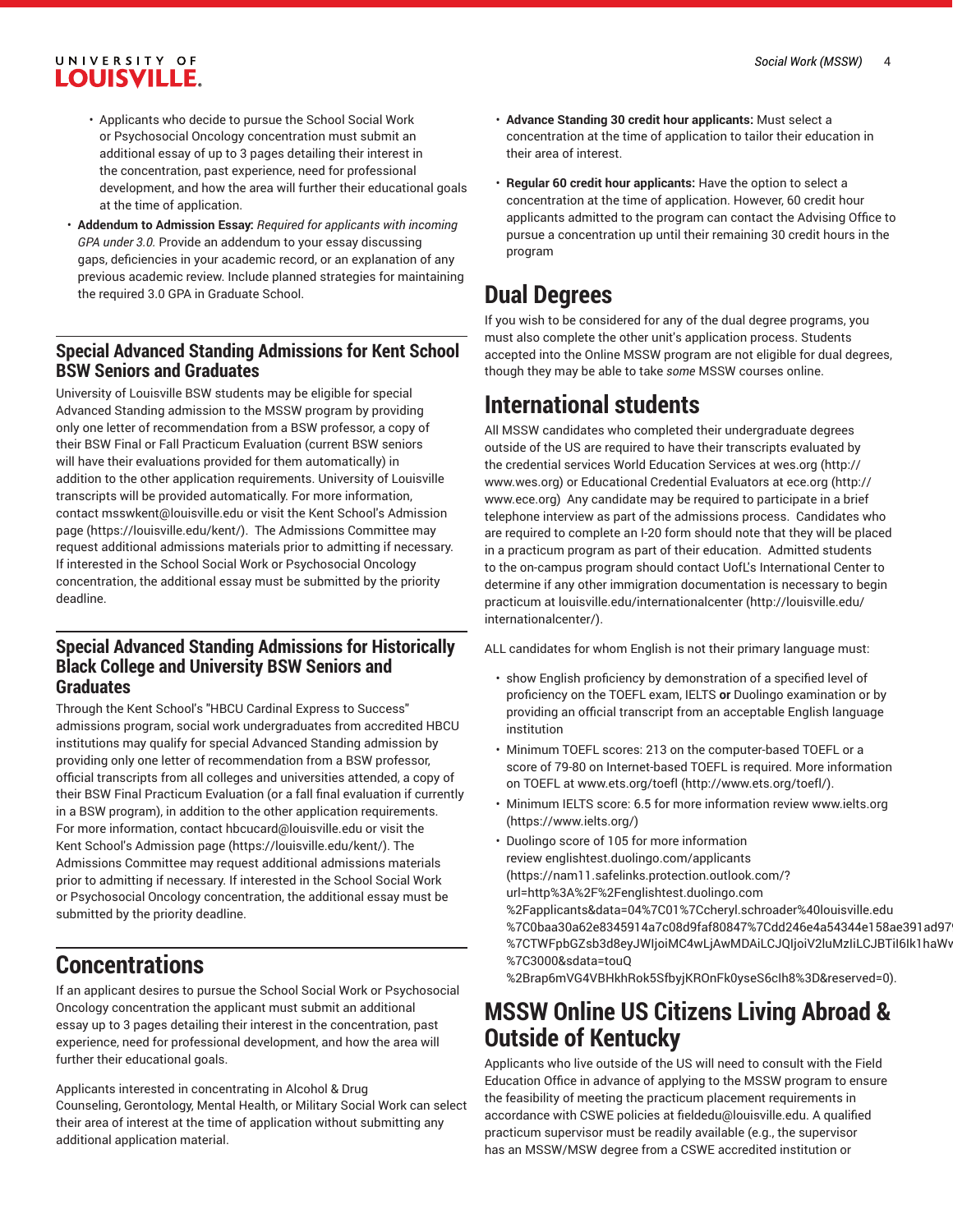similar CSWE type accreditation) and/or the applicant must participate in identifying a qualified practicum supervisor with the support of the Field Education Office. Both applicants outside of the US and outside of Kentucky must be willing to participate in the process of identifying a qualified practicum supervisor with the support of the Field Education Office. MSSW Online applicants in rural areas must consider that they may be required to travel to their practicum placements if no qualifying practicums are available in their local area.

# **MSSW Admission Deadlines**

The final deadline varies as explained below, but because entry into the program is highly competitive, applicants are encouraged to submit their applications early to ensure a space. All admissions materials must be received in the Graduate School by the listed date in order for an applicant to be considered for admission by a particular deadline.

Kent School deadlines for admission are classified as follows:

#### **Fall Start: August**

- Priority Deadline: June 1st
- Deadline: July 15th

#### **Spring Start: January**

- Priority Deadline: October 30th
- Deadline: November 15th

#### **Summer Start: May**

- Priority Deadline: March 1st
- Deadline: April 1st

#### **Exceptions to deadlines**

- Advance Standing 30 credit hour concentration applicants who apply after the priority deadline may experience a delay in their ability to start practicum immediately if an appropriate practicum site is not readily available.
- Applications submitted after deadlines will be considered on a caseby-case basis if space allows. Additionally, applicants after the deadline may experience a delay in their ability to start practicum immediately if an appropriate practicum site is not readily available.

# **Program Requirements**

The MSSW program offers flexibility through its variety of degree completion options. Courses are offered on multiple days, times, and can be completed in a traditional classroom format, entirely online, or a combination of the two.

The coursework includes two academic year-long field/practicum placements that require on average 16 to 18 hours per week in the field/ practicum placement.

Though not required, students have the opportunity to tailor their education by exploring an optional concentration while obtaining their MSSW.

For concentration elective course requirements, please refer to the Concentration Areas tab.

### **MSSW 60 Credit Hour Regular Program**

Students who are admitted and do not have a Council on Social Work Education (CSWE) accredited Bachelor of Social Work degree enter the 60 credit hour **regular program**. This program can be completed oncampus or online within two to four years. The next listing provides a basic description of the courses needed to complete this program:

#### **Foundation Coursework**

| Code                       | <b>Title</b>                                                | <b>Hours</b> |
|----------------------------|-------------------------------------------------------------|--------------|
| SW 601                     | Human Behavior in the Social Environment I                  | 3            |
| SW 619                     | Human Behavior in the Social Environment II                 | 3            |
| SW 602                     | Social Welfare Policy I                                     | 3            |
| SW 622                     | Social Welfare Policy II                                    | 3            |
| SW 603                     | Diversity, Oppression, and Social Justice Practice          | 3            |
| SW 604                     | Micro Social Work Practice                                  | 3            |
| SW 605                     | Macro Social Work Practice                                  | 3            |
| SW 670                     | Foundation/Generalist Social Work Practicum I <sup>1</sup>  | 3            |
| SW 671                     | Foundation/Generalist Social Work Practicum II <sup>1</sup> | 3            |
| SW 626                     | Research Methodology and Design                             | 3            |
| <b>Minimum Total Hours</b> |                                                             | 30           |

1 16 clock hours per week

#### **Specialized Coursework**

(Prerequisite: all Foundation Courses)

| Code                               | Title                                                                           | <b>Hours</b> |
|------------------------------------|---------------------------------------------------------------------------------|--------------|
| SW 641                             | Social Justice Policy                                                           | 3            |
| SW 640                             | Evidence-Based Practice with Individuals, Families,<br>and Groups               | 3            |
| SW 642                             | Psychopathology                                                                 | 3            |
| SW 677                             | Mezzo Practice and Integrated Social Work<br><b>Practice with Complex Cases</b> | 3            |
| SW 668                             | <b>Program Evaluation in Social Work</b>                                        | 3            |
| SW 672                             | Specialized Social Work Practicum I                                             | 3            |
| SW 673                             | Specialized Social Work Practicum II <sup>1</sup>                               | 3            |
| <b>Select three MSSW Electives</b> |                                                                                 | 9            |
| <b>Minimum Total Hours</b>         |                                                                                 | 30           |

18 clock hours per week

1

## **MSSW 30 Credit Hour Advanced Standing Program**

Students holding a CSWE-accredited Bachelor of Social Work degree who have demonstrated good academic performance in their social work courses may be enrolled in the 30 credit hour **advanced standing** Program.

This program equates to completing the 30 credit hour specialized portion of the 60 credit hour program. No academic credit is given for life or work experience. Advanced Standing is limited to applicants who have earned BSW degrees within the last seven years, at the time of enrollment in the Kent School. This program can be completed on-campus or online within one to two years.

The next listing provides a basic description of the courses needed to complete this program;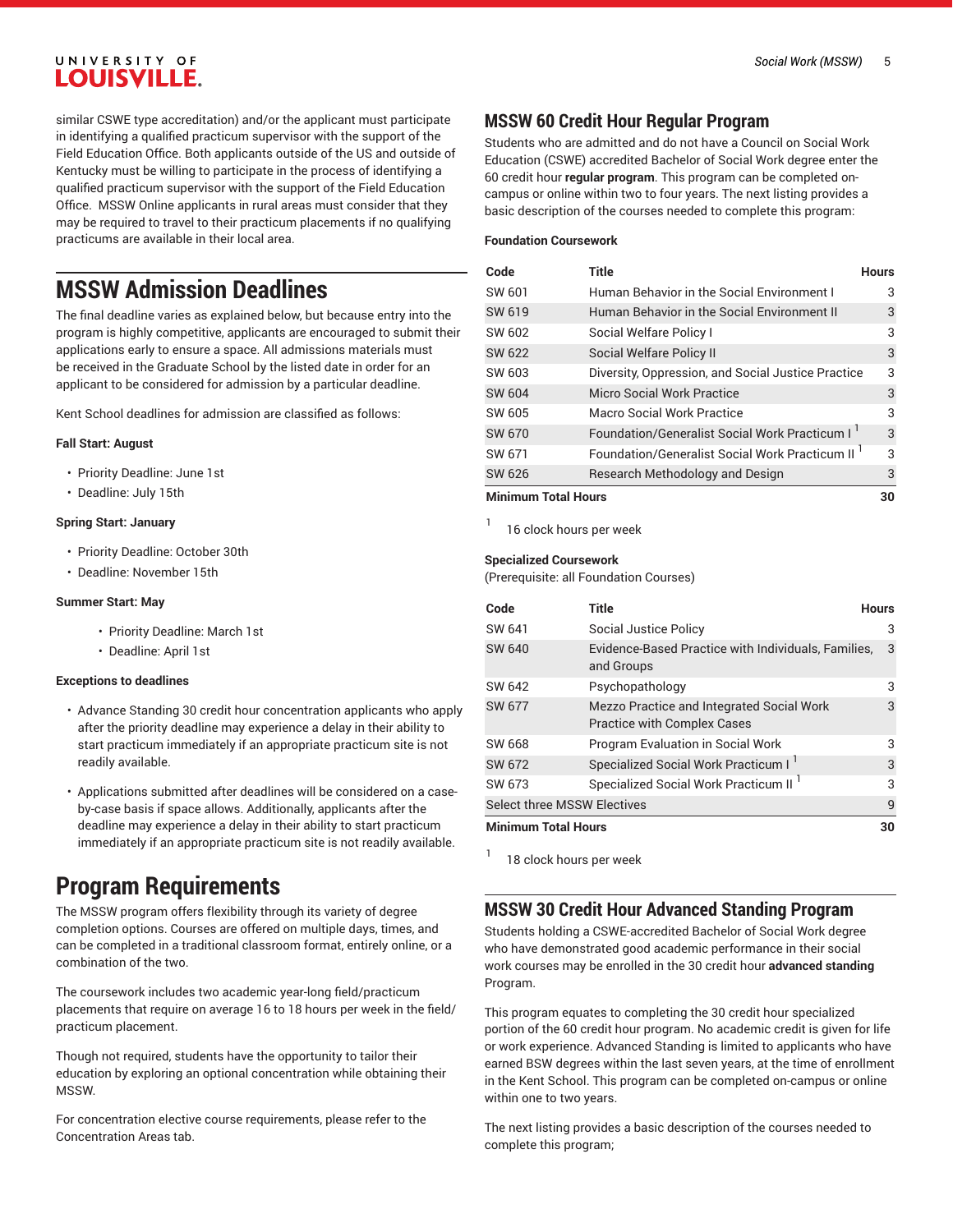#### **Specialized Coursework**

| Code                        | Title                                                                           | <b>Hours</b> |
|-----------------------------|---------------------------------------------------------------------------------|--------------|
| <b>BSW</b> degree required  |                                                                                 |              |
| SW 641                      | Social Justice Policy                                                           | 3            |
| SW 640                      | Evidence-Based Practice with Individuals, Families,<br>and Groups               | 3            |
| SW 642                      | Psychopathology                                                                 | 3            |
| SW 677                      | Mezzo Practice and Integrated Social Work<br><b>Practice with Complex Cases</b> | 3            |
| SW 668                      | <b>Program Evaluation in Social Work</b>                                        | 3            |
| SW 672                      | Specialized Social Work Practicum I                                             | 3            |
| SW 673                      | Specialized Social Work Practicum II <sup>1</sup>                               | 3            |
| Select three MSSW electives |                                                                                 | 9            |
| <b>Minimum Total Hours</b>  |                                                                                 | 30           |

1 18 clock hours per week

# **Concentration Area Requirements**

### **Alcohol and Drug Counseling**

Academic Plan Code(s): SW\_ \_MSW30A, SW\_ \_MSW60A, SWONMSW30A, SWONMSW60A

| Code   | Title                                                                                                       | <b>Hours</b> |
|--------|-------------------------------------------------------------------------------------------------------------|--------------|
| SW 660 | Motivation and Change: The Process of Change<br>and Strategies to Elicit Intrinsic Motivation. <sup>1</sup> | 3            |
| SW 661 | Special Issues in Alcohol and Drug Counseling                                                               | 3            |
| SW 662 | Substance Use and Substance Use Disorders <sup>2</sup>                                                      | 3            |

#### **Minimum Total Hours 9**

1 SW 397 for BSW students: Motivation and change (offered in Fall, Spring and Summer semesters)

2 SW 362 for BSW students: Substance abuse (to be offered in Spring as a normal class, and in the Summer as an online class)

### **Gerontology**

Academic Plan Code(s): SW\_ \_MSW30G, SW\_ \_MSW60G, SWONMSW30G, SWONMSW60G

| Code                       | Title                                     | <b>Hours</b> |  |
|----------------------------|-------------------------------------------|--------------|--|
| SW 681                     | Social Gerontology                        | 3            |  |
| SW 682                     | Social Work Practice with Older Persons   | 3            |  |
| One of the following:      |                                           | 3            |  |
| SW 615                     | <b>Mental Health</b>                      |              |  |
| SW 636                     | Death & Grief                             |              |  |
| SW 662                     | Substance Use and Substance Use Disorders |              |  |
| SW 684                     | Spirituality and Social Work              |              |  |
| <b>Minimum Total Hours</b> |                                           |              |  |

### **Mental Health**

Academic Plan Code(s): SW\_ \_MSW30M, SW\_ \_MSW60M, SWONMSW30M, SWONMSW60M

| Code                       | Title                                                                                          | Hours |
|----------------------------|------------------------------------------------------------------------------------------------|-------|
| <b>Required Elective</b>   |                                                                                                |       |
| SW 615                     | <b>Mental Health</b>                                                                           | 3     |
|                            | Choose two from the following electives:                                                       | 6     |
| SW 657                     | <b>Group Methods</b>                                                                           |       |
| SW 659                     | Introduction to Family Therapy Practice                                                        |       |
| SW 660                     | Motivation and Change: The Process of Change<br>and Strategies to Elicit Intrinsic Motivation. |       |
| SW 636                     | Death & Grief                                                                                  |       |
| <b>Minimum Total Hours</b> |                                                                                                |       |

#### **Military Social Work**

Academic Plan Code(s): SW\_ \_MSW30V, SW\_ \_MSW60V, SWONMSW30V, SWONMSW60V

| Code                       | Title                                     | <b>Hours</b> |
|----------------------------|-------------------------------------------|--------------|
| SW 627                     | <b>Military Social Work</b>               |              |
|                            | Choose 2 of the following electives:      |              |
| SW 615                     | Mental Health                             |              |
| SW 659                     | Introduction to Family Therapy Practice   |              |
| SW 662                     | Substance Use and Substance Use Disorders |              |
| <b>Minimum Total Hours</b> |                                           |              |

# **Psychosocial Oncology**

Academic Plan Code(s): SW\_ \_MSW30P, SW\_

\_MSW60P, SWONMSW30P, SWONMSW60P

| Code                       | <b>Title</b>                                                                                                                                 | <b>Hours</b> |
|----------------------------|----------------------------------------------------------------------------------------------------------------------------------------------|--------------|
| SW 647                     | Psychosocial Practice in Oncology I Social<br>Work Practice with Individuals and Families in<br>Healthcare                                   | 3            |
| <b>SW 648</b>              | Psychosocial Practice in Oncology II: Social Work<br>Practice to Promote Health Equity                                                       | 3            |
|                            | Choose one elective course from the following:                                                                                               | 3            |
| SW 633                     | Social Work and Human Sexuality                                                                                                              |              |
| SW 636                     | Death & Grief                                                                                                                                |              |
| SW 684                     | <b>Spirituality and Social Work</b>                                                                                                          |              |
| <b>PHEP 501</b>            | Introduction to Epidemiology (previously PHEP<br>601)                                                                                        |              |
|                            | Other courses of interest-to be approved by chair                                                                                            |              |
| SW 672<br>& SW 673         | Specialized Social Work Practicum I<br>Specialized Social Work Practicum II (Field<br>Practicum (2 days per week in cancer care<br>setting)) | 6            |
| <b>Minimum Total Hours</b> |                                                                                                                                              | 15           |

### **School Social Work**

Academic Plan Code(s): SW\_ \_MSW30S, SW\_ \_MSW60S, SWONMSW30S, SWONMSW60S

| Code            | Title                                          | <b>Hours</b> |
|-----------------|------------------------------------------------|--------------|
| <b>EDSP 644</b> | <b>Applied Behavior Analysis</b>               | 3            |
| SW 630          | <b>School Social Work: Policy and Practice</b> | 3            |